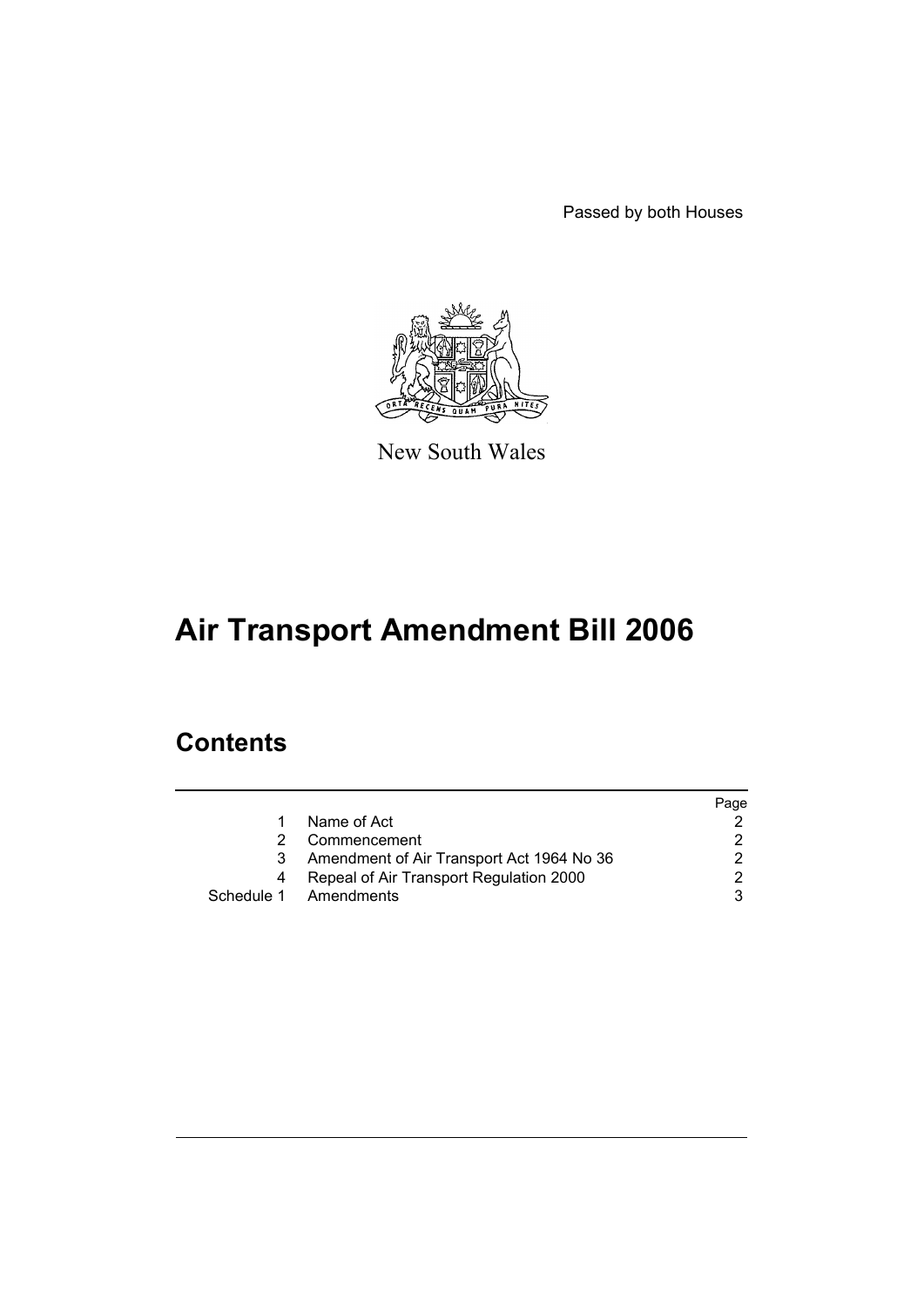*I certify that this PUBLIC BILL, which originated in the LEGISLATIVE ASSEMBLY, has finally passed the LEGISLATIVE COUNCIL and the LEGISLATIVE ASSEMBLY of NEW SOUTH WALES.*

> *Clerk of the Legislative Assembly. Legislative Assembly, Sydney, , 2006*



New South Wales

## **Air Transport Amendment Bill 2006**

Act No , 2006

An Act to amend the *Air Transport Act 1964* so as to provide for the deregulation of certain air transport service routes, abolish the Air Transport Council and establish the State Aviation Working Group; and for other purposes.

*I have examined this Bill, and find it to correspond in all respects with the Bill as finally passed by both Houses.*

*Chairman of Committees of the Legislative Assembly.*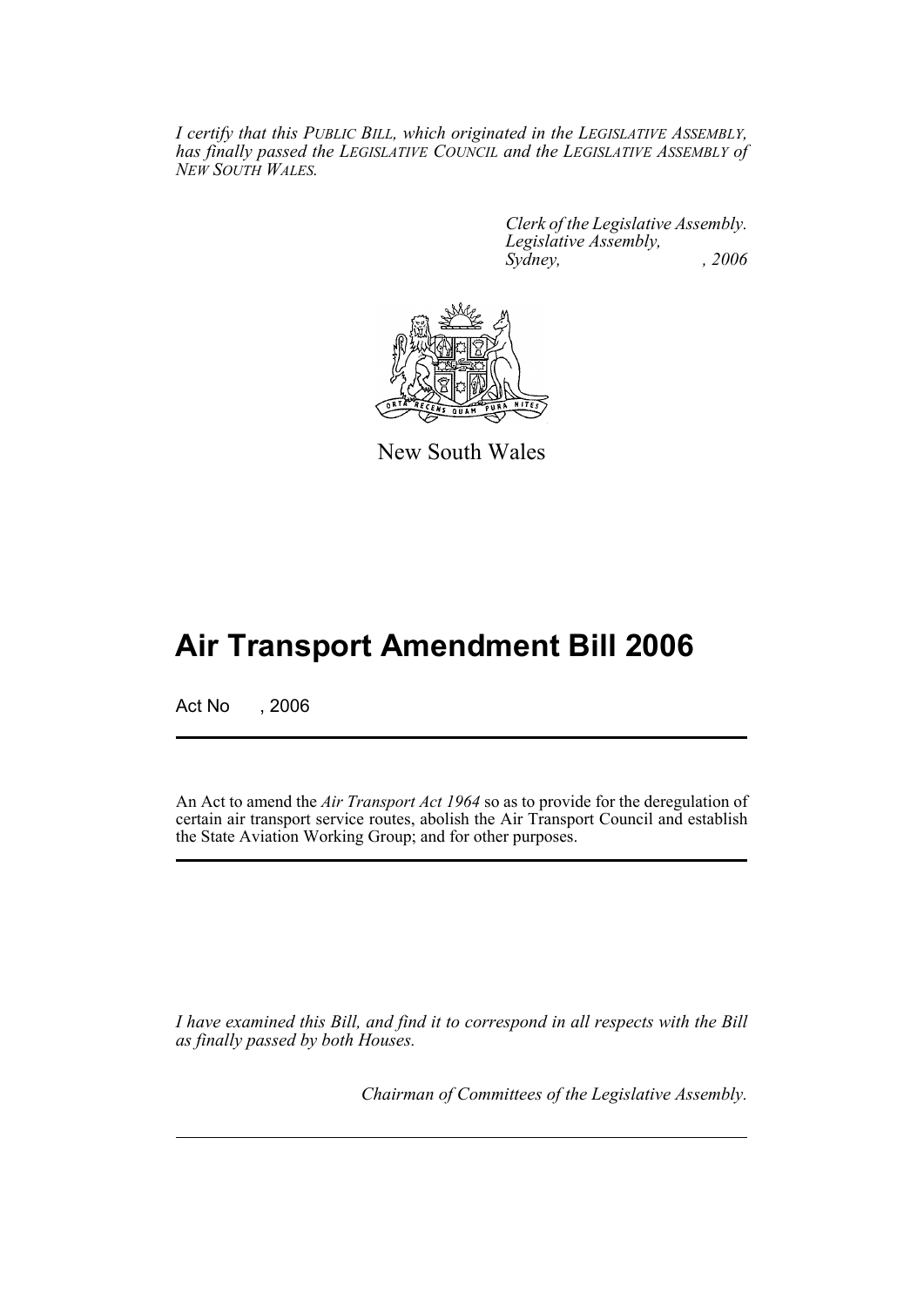### **The Legislature of New South Wales enacts:**

### **1 Name of Act**

This Act is the *Air Transport Amendment Act 2006*.

### **2 Commencement**

This Act commences on a day or days to be appointed by proclamation.

### **3 Amendment of Air Transport Act 1964 No 36**

The *Air Transport Act 1964* is amended as set out in Schedule 1.

### **4 Repeal of Air Transport Regulation 2000**

The *Air Transport Regulation 2000* is repealed.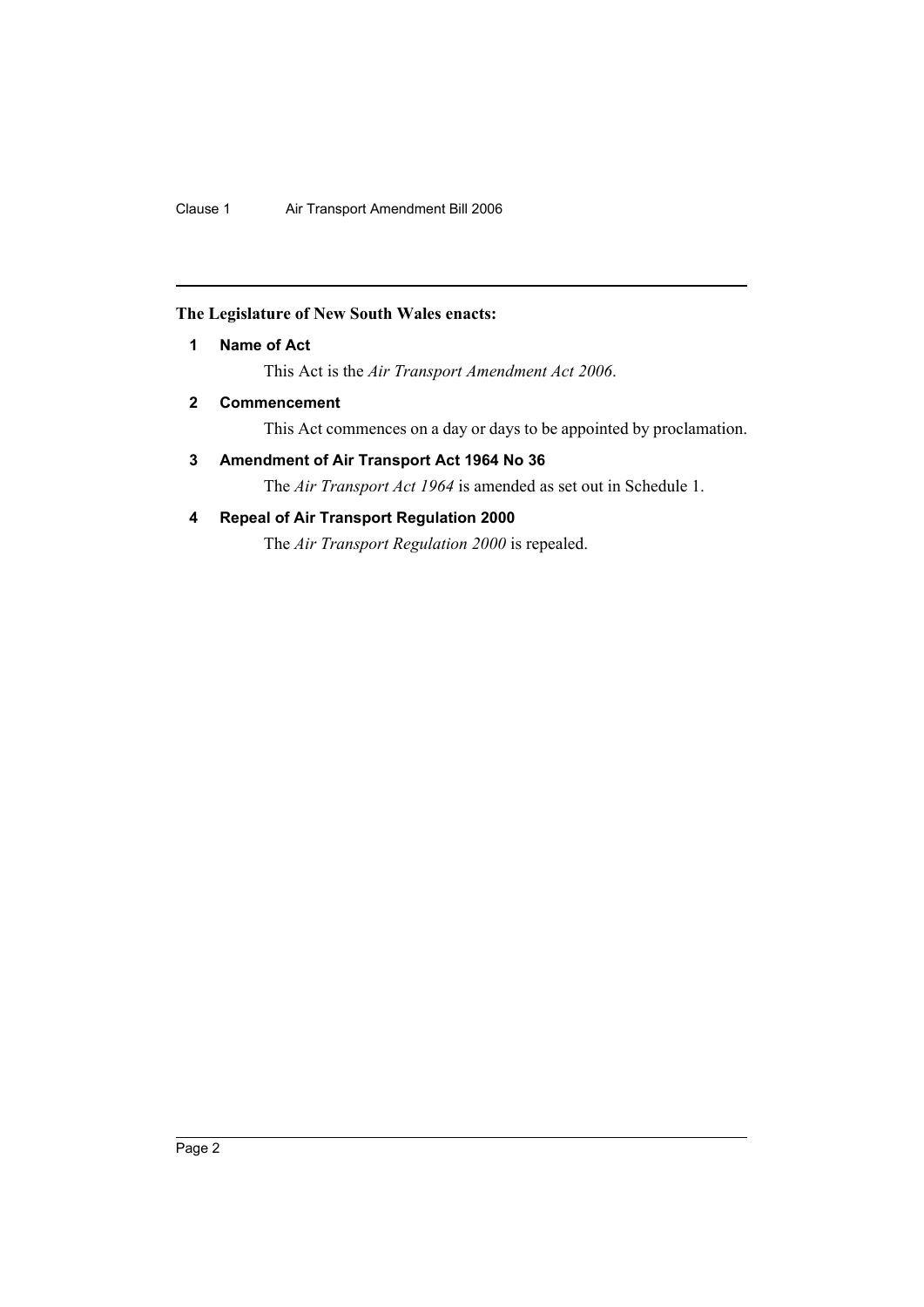Amendments **Schedule 1** and the set of the set of the set of the set of the set of the set of the set of the set of the set of the set of the set of the set of the set of the set of the set of the set of the set of the set

### **Schedule 1 Amendments**

(Section 3)

### **[1] Section 2 Definitions**

Omit the definitions of *Air Navigation Regulations*, *Air Transport Council* and *Regulations* from section  $2(\overline{1})$ .

Insert in alphabetical order:

*deregulated route* means a route that is declared to be a deregulated route by an order in force under section 4A.

*Director-General* means the Director-General of the Ministry of Transport.

*Working Group* means the State Aviation Working Group established by section 12A.

### **[2] Sections 2A, 2B and 2C**

Omit the sections.

### **[3] Section 3 Licensing of persons for the carriage intrastate of passengers**

Omit "if aircraft operated by the person are engaged in a service conducted" from section 3  $(1\text{\AA})$ .

Insert instead "if aircraft operated by the person, whether alone or together with aircraft operated by some other person, are engaged in a service conducted by the person, whether alone or in association with any other such person".

### **[4] Sections 3 (1A) (b) and (1B), 5 (1) (b) and (e) and (2), 6 (1) and (3), 7 (1) and 8 (1), (2) (b), (3) and (4)**

Omit "Minister" wherever occurring. Insert instead "Director-General".

### **[5] Section 3 (3)**

Insert after section 3 (2):

(3) This section does not apply to:

- (a) the provision of a charter service, being any air transport service that is operated or provided otherwise than as a regular service over a particular route, or
- (b) the provision of a regular air transport service over a deregulated route.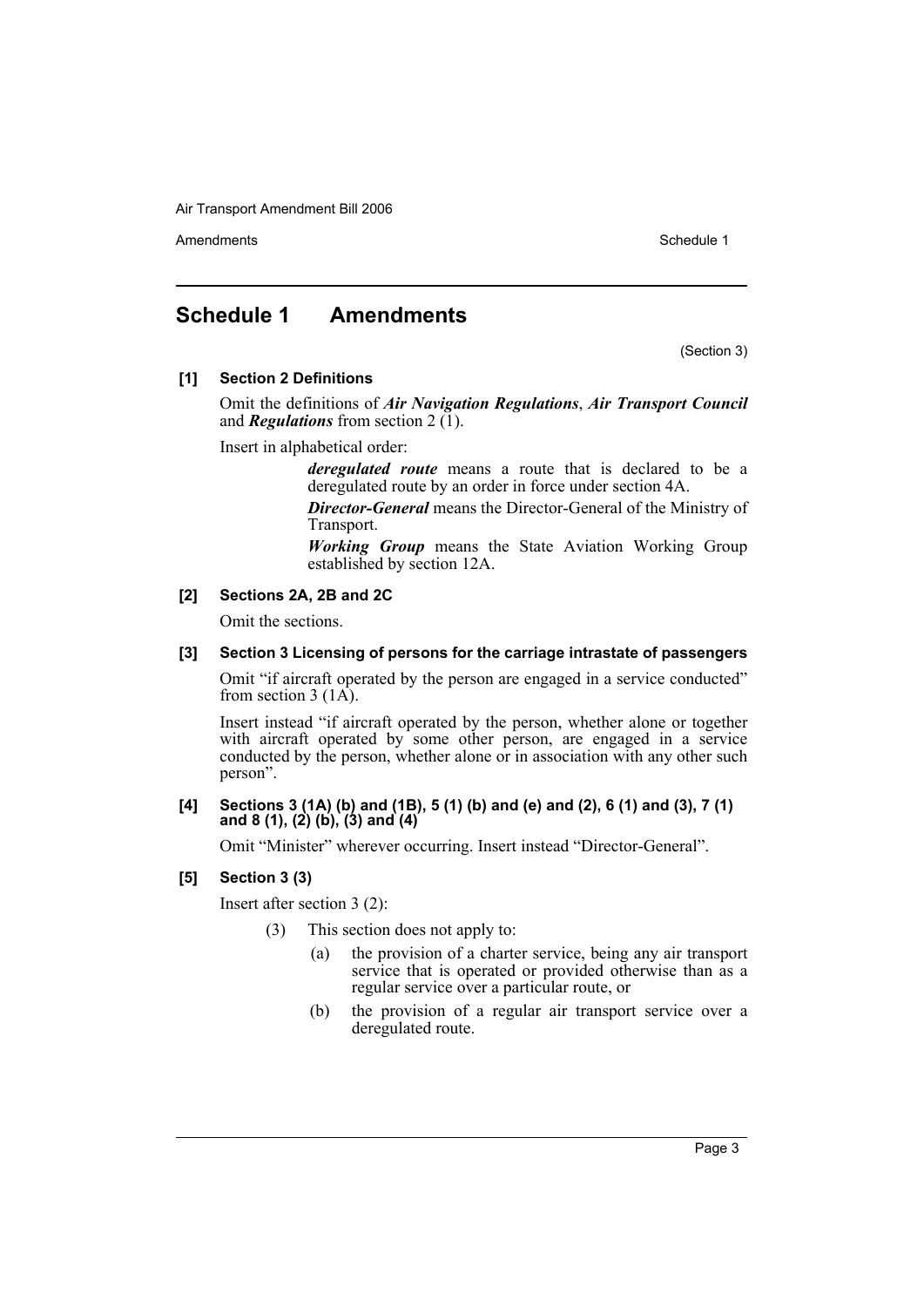Schedule 1 Amendments

#### **[6] Section 3A Authority for Australian Airlines to operate intrastate air services**

Omit the section.

### **[7] Section 4A**

Insert after section 4:

### **4A Deregulated routes**

- (1) The Minister may, by order published in the Gazette, declare specified routes or classes of routes to be deregulated routes for the purposes of this Act.
- (2) In deciding whether to make such a declaration with respect to particular routes or classes of routes, the Minister must have regard to the following matters:
	- (a) the needs of the public of New South Wales as a whole, and of the public of any area or district, for air transport services along the routes concerned,
	- (b) fostering competition between airlines in relation to the routes concerned,
	- (c) the effect, if any, on the maintenance and development of adequate and reasonable public air transport services within New South Wales, of the operation of aircraft over the routes concerned,
	- (d) the effect, if any, on the economic development of, or on the environment in, any area or district within New South Wales, of the operation of aircraft over the routes concerned.

### **[8] Section 5 Applications for licences**

Omit section 5 (1) (c).

**[9] Section 6**

Omit "**by the Minister**" from the heading to the section.

**[10] Section 7 Licences**

Omit section 7 (3).

### **[11] Section 10 Determinations of application and licence fees**

Omit the section.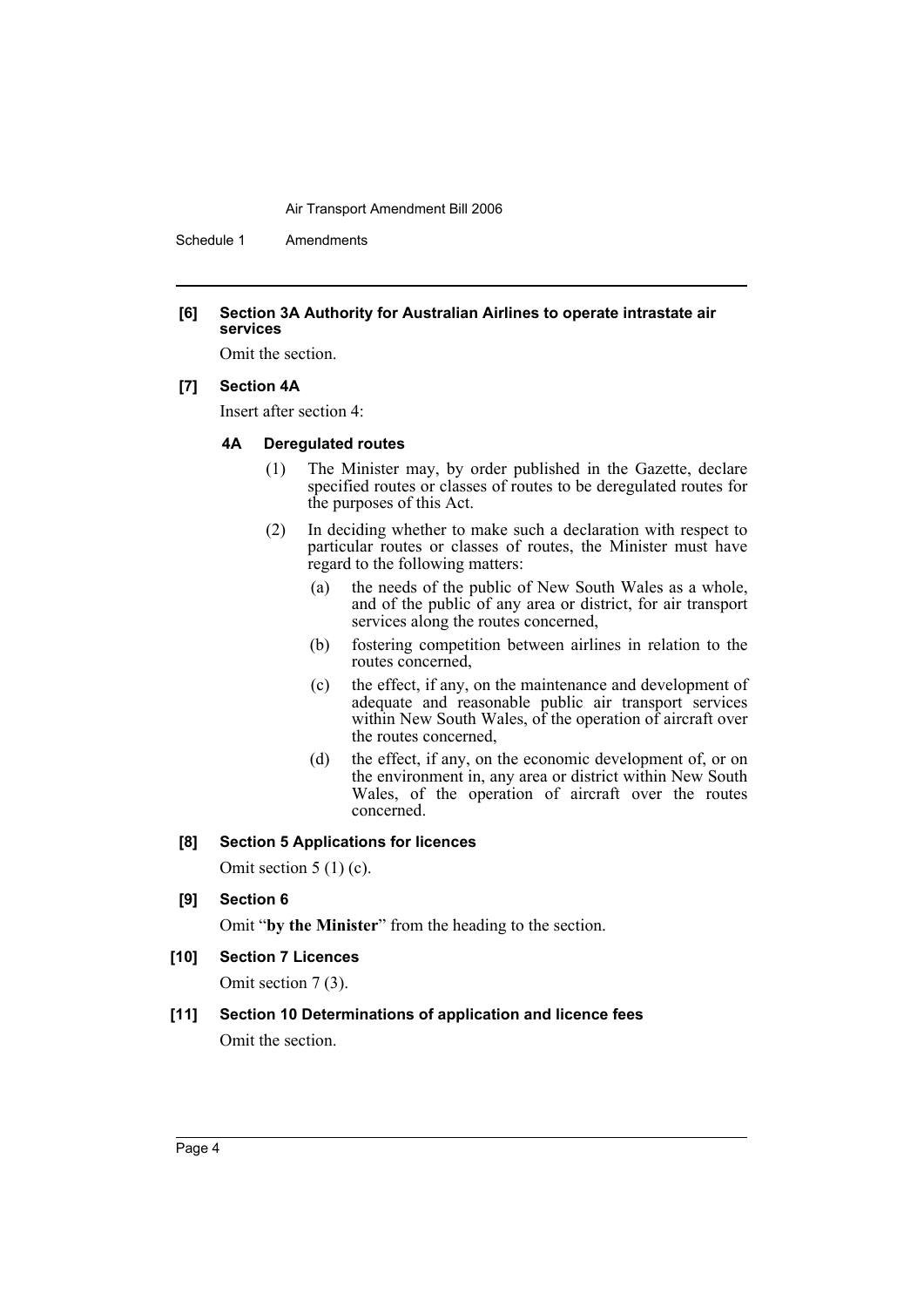Amendments **Amendments** Schedule 1

### **[12] Section 10A**

Insert before section 11:

### **10A Review by Administrative Decisions Tribunal**

- (1) An applicant for a licence may apply to the Administrative Decisions Tribunal for a review of any decision made by the Director-General with respect to the application.
- (2) A person whose licence has been varied or revoked by the Director-General may apply to the Administrative Decisions Tribunal for a review of the Director-General's decision to vary or revoke the licence.

### **[13] Section 11A**

Omit the section. Insert instead:

### **11A Delegation of Director-General's functions**

The Director-General may delegate to any person any of the Director-General's functions under this Act, other than this power of delegation.

### **[14] Sections 12A and 12B**

Insert after section 12:

### **12A Establishment of State Aviation Working Group**

- (1) There is to be a State Aviation Working Group, whose members are to include:
	- (a) an officer of the Ministry of Transport appointed by the Director-General of that Ministry,
	- (b) an officer of the Department of Planning appointed by the Director-General of that Department,
	- (c) an officer of the Department of Tourism, Sport and Recreation appointed by the Director-General of that Department,
	- (d) an officer of the Department of State and Regional Development appointed by the Director-General of that Department,
	- (e) a person appointed by the Minister on the nomination of the Shires Association of New South Wales,
	- (f) a person appointed by the Minister on the nomination of the Regional Aviation Association of Australia,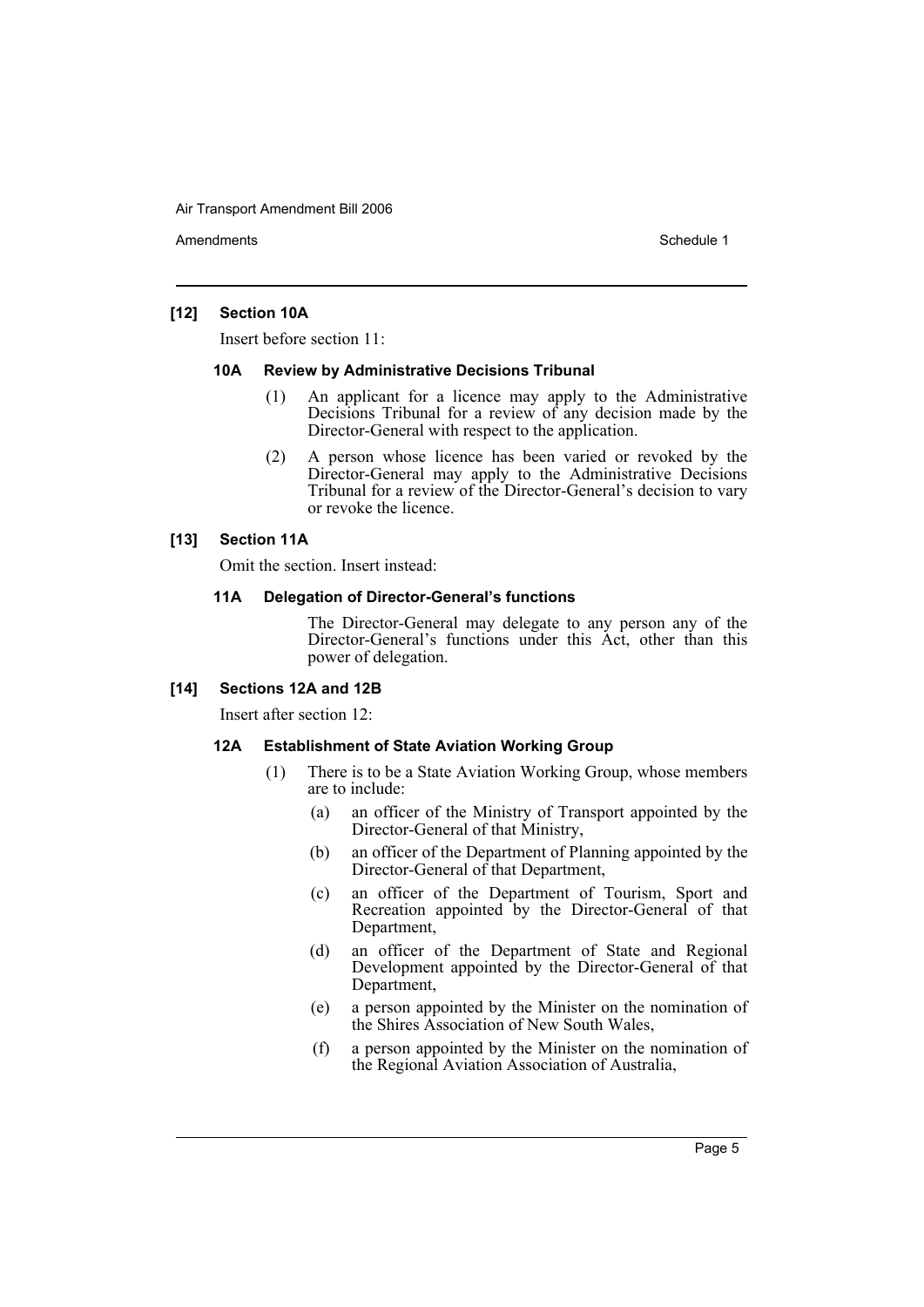Schedule 1 Amendments

- (g) a person appointed by the Minister on the nomination of the Australian Airports Association.
- (2) The member referred to in subsection (1) (a) is the Chairperson of the Working Group.
- (3) Schedule 1 has effect with respect to the constitution and procedure of the Working Group.

### **12B Functions of State Aviation Working Group**

The Working Group has the following functions in relation to the provision of air transport services within New South Wales:

- (a) to advise the Director-General (and, through the Director-General, the Minister) on matters relating to the regulation of those services, including the policies and strategies to be adopted in relation to those services,
- (b) to provide information concerning the regulation of those services to persons having an interest in the provision of those services, including both State and local government agencies,
- (c) to seek the views of persons having an interest in the provision of those services in relation to the regulation of those services.

### **[15] Section 13 Regulations**

Omit section 13 (1) (a) and (a1). Insert instead:

(a) the provision to the Director-General, by persons involved in the operation or provision of air transport services within New South Wales, of statistical information concerning the operation or provision of those services, and

### **[16] Section 19**

Insert after section 18:

### **19 Savings, transitional and other provisions**

Schedule 2 has effect.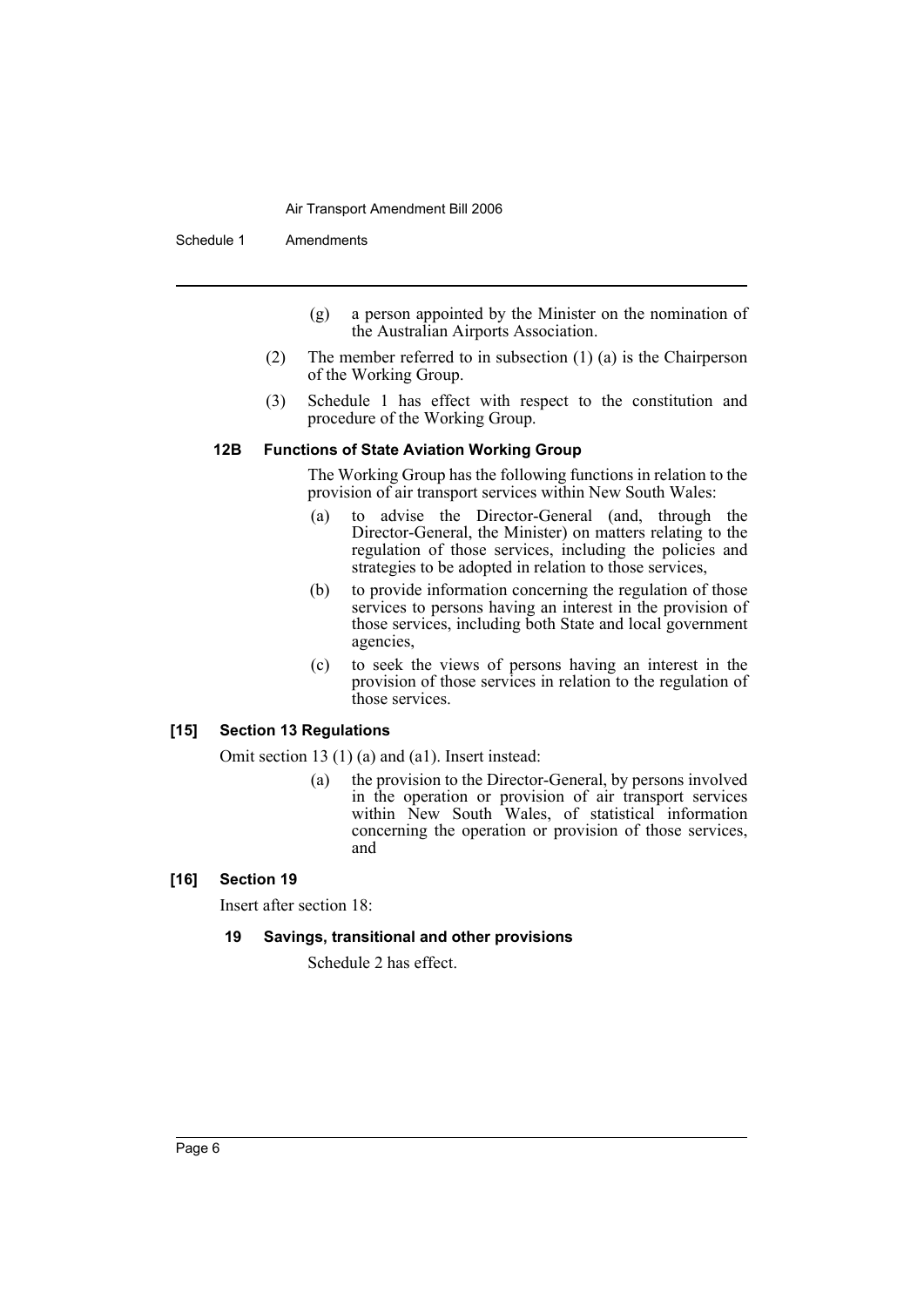Amendments **Schedule 1** and the set of the set of the set of the set of the set of the set of the set of the set of the set of the set of the set of the set of the set of the set of the set of the set of the set of the set

### **[17] Schedules 1 and 2**

Omit the Schedules. Insert instead:

### **Schedule 1 Constitution and procedure of State Aviation Working Group**

(Section 12A)

### **Part 1 General**

### **1 Definitions**

In this Schedule:

*Chairperson* means the Chairperson of the Working Group. *member* means any member of the Working Group.

*Ministerial appointee* means a person who is appointed by the Minister as a member of the Working Group.

### **Part 2 Constitution**

### **2 Terms of office of Ministerial appointees**

Subject to this Schedule and the regulations, a Ministerial appointee holds office for such period (not exceeding 2 years) as is specified in his or her instrument of appointment, but is eligible (if otherwise qualified) for re-appointment.

### **3 Ministerial appointees to be part-time members**

Ministerial appointees hold office as part-time members.

### **4 Remuneration of Ministerial appointees**

A Ministerial appointee is entitled to be paid such remuneration (including travelling and subsistence allowances) as the Minister may from time to time determine in respect of the appointee.

### **5 Vacancy in office of Ministerial appointee**

- (1) The office of a Ministerial appointee becomes vacant if the appointee:
	- (a) dies, or
	- (b) completes a term of office and is not re-appointed, or
	- (c) resigns the office by instrument in writing addressed to the Minister, or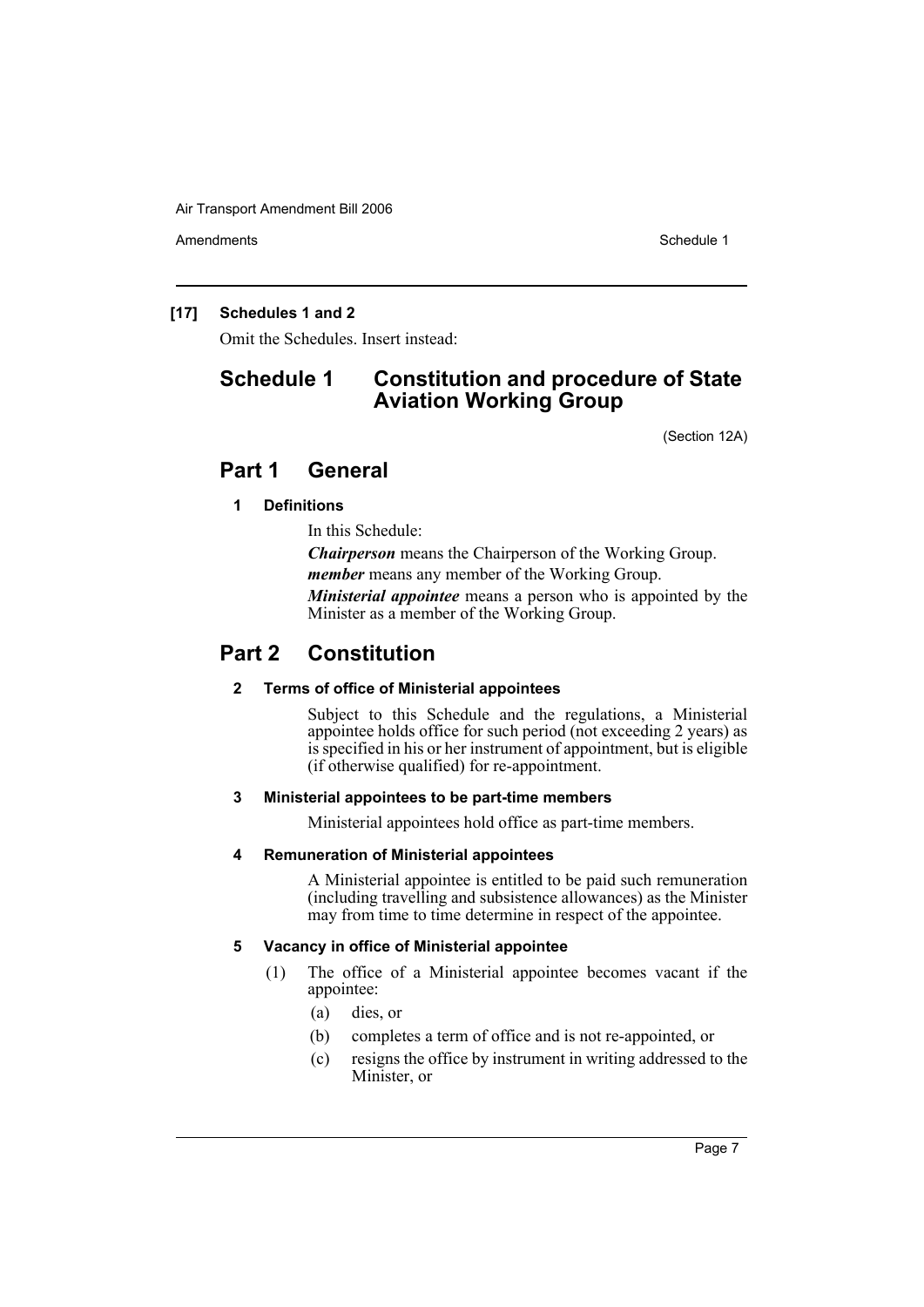Schedule 1 Amendments

- (d) is removed from office by the Minister under this clause or by the Governor under Chapter 5 of the *Public Sector Employment and Management Act 2002*, or
- (e) is absent from 3 consecutive meetings of the Working Group of which reasonable notice has been given to the appointee personally or by post, except on leave granted by the Director-General or unless the appointee is excused by the Director-General for having been absent from those meetings, or
- (f) becomes bankrupt, applies to take the benefit of any law for the relief of bankrupt or insolvent debtors, compounds with his or her creditors or makes an assignment of his or her remuneration for their benefit, or
- (g) becomes a mentally incapacitated person, or
- (h) is convicted in New South Wales of an offence that is punishable by imprisonment for 12 months or more or is convicted elsewhere than in New South Wales of an offence that, if committed in New South Wales, would be an offence so punishable.
- (2) The Minister may remove a Ministerial appointee from office at any time.

#### **6 Filling of vacancy in office of Ministerial appointee**

If the office of a Ministerial appointee becomes vacant, a person is, subject to this Act and the regulations, to be appointed to fill the vacancy.

### **7 Disclosure of pecuniary interests**

- (1) If:
	- (a) a member has a direct or indirect pecuniary interest or other interest in a matter being considered or about to be considered at a meeting of the Working Group, and
	- (b) the interest appears to raise a conflict with the proper performance of the member's duties in relation to the consideration of the matter,

the member must, as soon as possible after the relevant facts have come to the member's knowledge, disclose the nature of the interest at a meeting of the Working Group.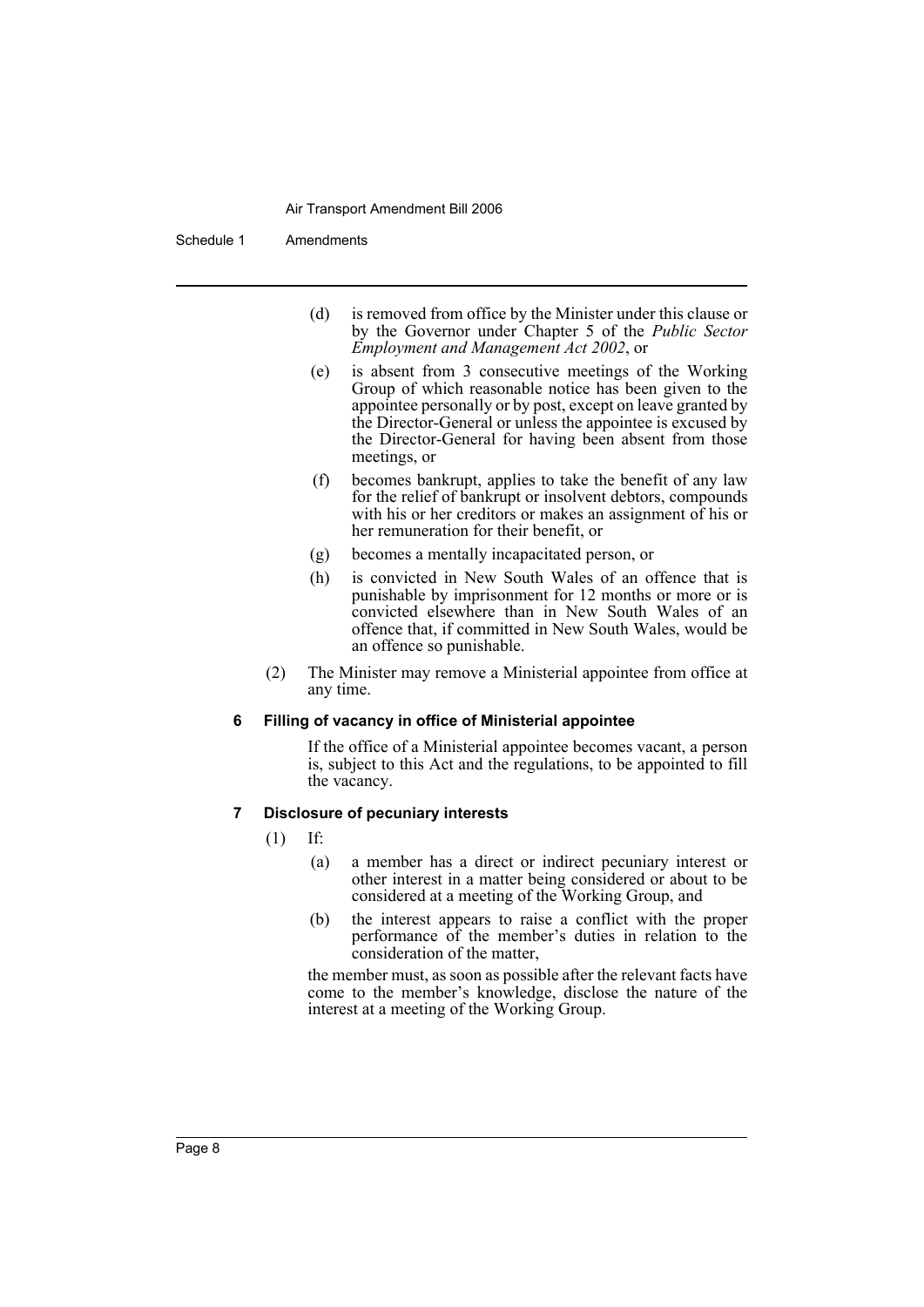Amendments **Schedule 1** and the set of the set of the set of the set of the set of the set of the set of the set of the set of the set of the set of the set of the set of the set of the set of the set of the set of the set

- (2) A disclosure by a member at a meeting of the Working Group that the member:
	- (a) is a member, or is in the employment, of a specified company or other body, or
	- (b) is a partner, or is in the employment, of a specified person, or
	- (c) has some other specified interest relating to a specified company or other body or to a specified person,

is a sufficient disclosure of the nature of the interest in any matter relating to that company or other body or to that person that may arise after the date of the disclosure and that is required to be disclosed under subclause (1).

- (3) After a member has disclosed the nature of an interest in any matter, the member must not, unless the Minister or the Working Group otherwise determines:
	- (a) be present during any deliberation of the Working Group with respect to the matter, or
	- (b) take part in any decision of the Working Group with respect to the matter.
- (4) For the purposes of the making of a determination by the Working Group under subclause (3), a member who has a direct or indirect pecuniary interest or other interest in a matter to which the disclosure relates must not:
	- (a) be present during any deliberation of the Working Group for the purpose of making the determination, or
	- (b) take part in the making by the Working Group of the determination.
- (5) Subclauses (1) and (3) do not apply to an interest that the member has as:
	- (a) a member of any local government agency, or
	- (b) an office bearer of any statutory body, or
	- (c) a member of the Public Service or an employee of a statutory body.
- (6) A contravention of this clause does not invalidate any decision of the Working Group.
- (7) This clause applies to a member of a committee of the Working Group and the committee in the same way as it applies to a member of the Working Group and the Working Group.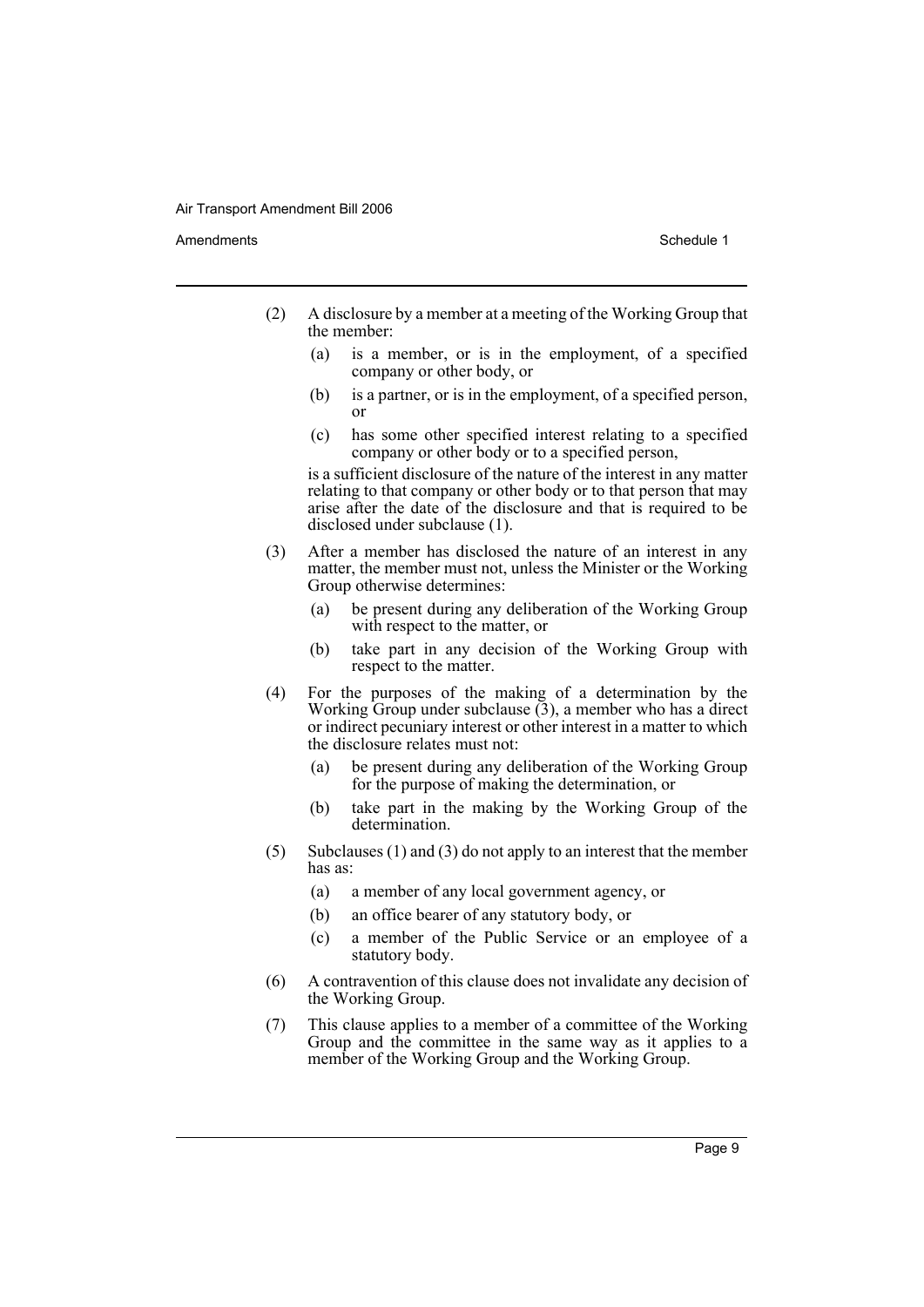Schedule 1 Amendments

### **8 Effect of certain other Acts**

- (1) Chapter 2 of the *Public Sector Employment and Management Act 2002* does not apply to or in respect of the appointment of a Ministerial appointee.
- (2) If by or under any Act provision is made:
	- (a) requiring a person who is the holder of a specified office to devote the whole of his or her time to the duties of that office, or
	- (b) prohibiting the person from engaging in employment outside the duties of that office,

the provision does not operate to disqualify the person from holding that office and also the office of a Ministerial appointee or from accepting and retaining any remuneration payable to the person under this Act as a Ministerial appointee.

### **Part 3 Procedure**

### **9 General procedure**

The procedure for the calling of meetings of the Working Group and for the conduct of business at those meetings is, subject to this Act and the regulations, to be as determined by the Working Group.

### **10 Quorum**

The quorum for a meeting of the Working Group is 4 members, of whom one is to be the Chairperson.

### **11 Presiding member**

- (1) At any meeting of the Working Group, the Chairperson is to preside.
- (2) The Chairperson has a deliberative vote and, in the event of an equality of votes, has a second or casting vote.

### **12 Voting**

A decision supported by a majority of the votes cast at a meeting of the Working Group at which a quorum is present is the decision of the Working Group.

### **13 Transaction of business outside meetings or by telephone**

(1) The Working Group may, if it thinks fit, transact any of its business by the circulation of papers among all the members of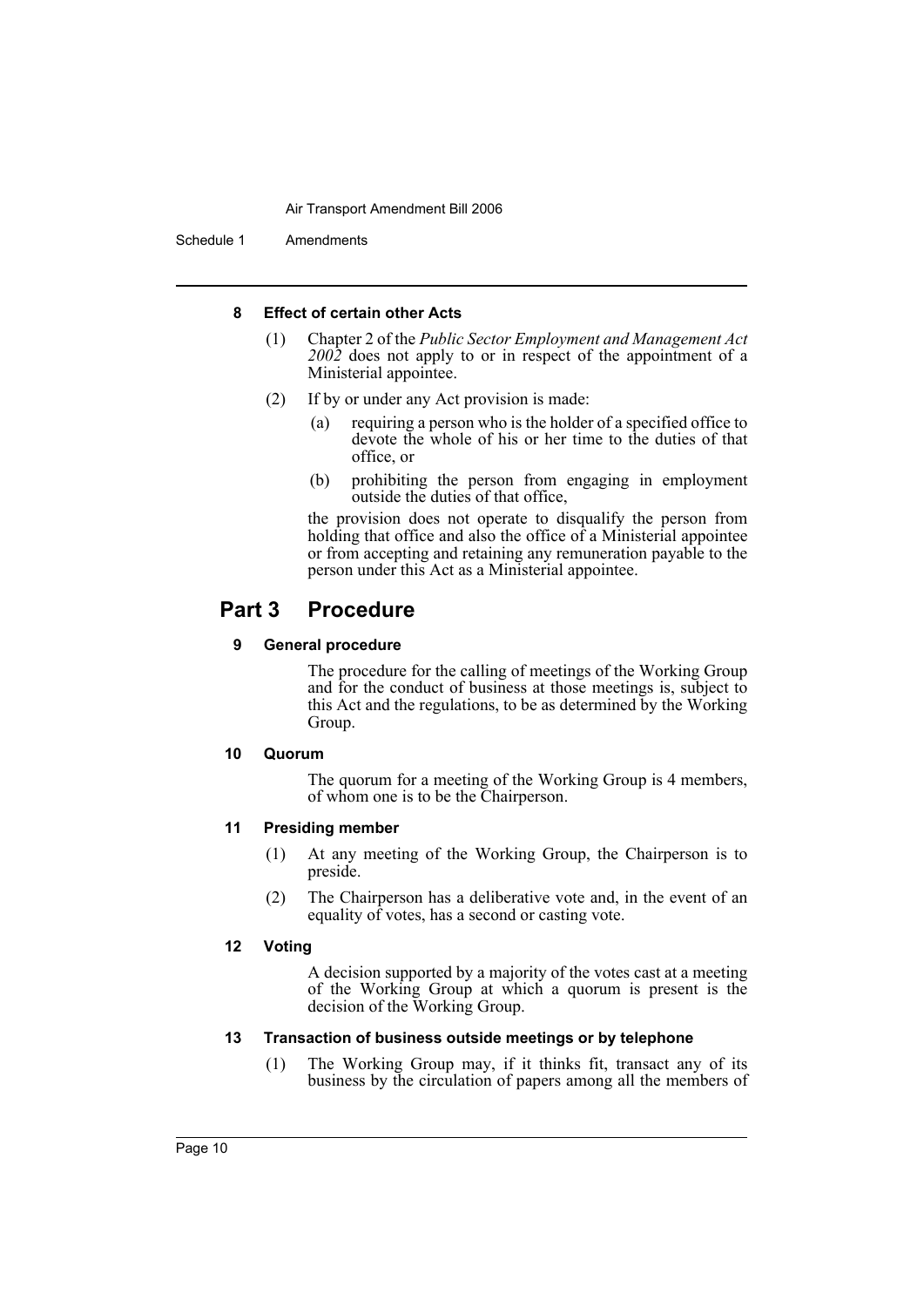Amendments **Schedule 1** and the set of the set of the set of the set of the set of the set of the set of the set of the set of the set of the set of the set of the set of the set of the set of the set of the set of the set

the Working Group for the time being, and a resolution in writing approved in writing by a majority of those members is taken to be a decision of the Working Group.

- (2) The Working Group may, if it thinks fit, transact any of its business at a meeting at which members (or some members) participate by telephone, closed-circuit television or other means, but only if any member who speaks on a matter before the meeting can be heard by the other members.
- (3) For the purposes of:
	- (a) the approval of a resolution under subclause (1), or
	- (b) a meeting held in accordance with subclause (2),

the Chairperson and each member have the same voting rights as they have at an ordinary meeting of the Working Group.

- (4) A resolution approved under subclause (1) is, subject to the regulations, to be recorded in the minutes of the meetings of the Working Group.
- (5) Papers may be circulated among the members for the purposes of subclause  $(1)$  by facsimile or other transmission of the information in the papers concerned.

### **14 Minutes**

The Working Group must keep minutes of proceedings at its meetings.

**15 First meeting**

The Minister may call the first meeting of the Working Group in such manner as the Minister thinks fit.

### **Schedule 2 Savings, transitional and other provisions**

(Section 19)

### **Part 1 Preliminary**

### **1 Savings and transitional regulations**

(1) The regulations may contain provisions of a savings or transitional nature consequent on the enactment of the following Acts:

*Air Transport Amendment Act 2006*